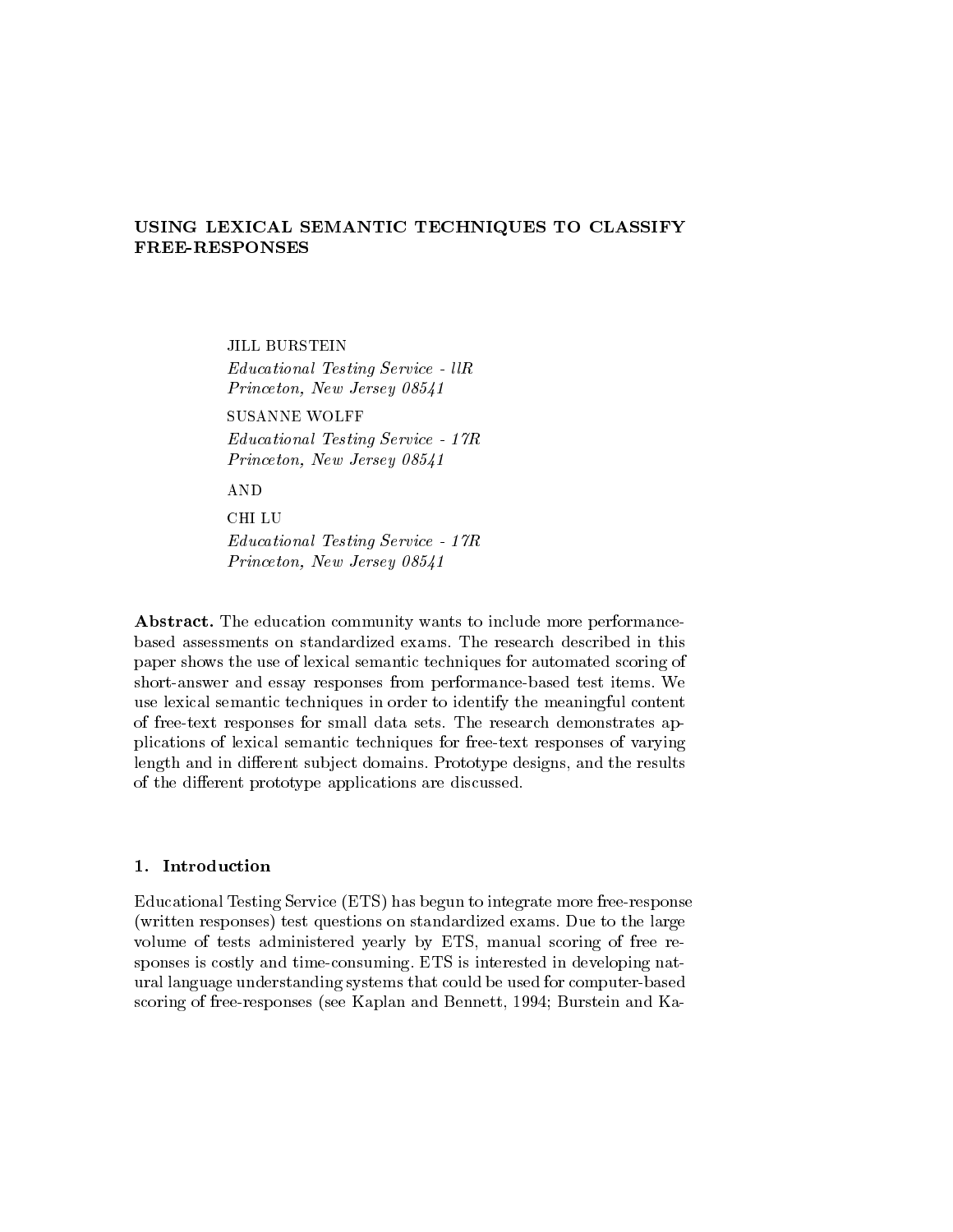# 2 JILL BURSTEIN ET AL.

plan, 1995; Kud, 1995; and Burstein, et al., 1998b).

This work falls into the general framework of information extraction in that we analyze unrestricted text in order to identify occurrences of specific types of content information as it is relevant to the domain of test questions.

The goal of the research was to develop an automated scoring system for short-answer free-response items. The paper describes a prototype system for classifying (i.e., scoring) short-answer responses, and its application to essay responses. The system needed to identify the relevant content of a response and assign it to an appropriate category. A driving consideration in the development of scoring system at the time of this study was that the available text corpora were relatively small. In addition, the responses in a given corpus typically exhibited a great deal of lexical and syntactic variation. The test items used in this paper were either computer-administered and experimental, or paper-and-pencil , "real" exams. In the former case, there was a limited subject pool, and in the latter case, we relied on a small data set of handwritten responses that had been manually transcribed into electronic form. The response sets available at the time of the study typically ranged from 300 - 700 responses. This is quite a different scenario from natural language understanding systems whose design can draw on data from large text corpora from sources such as the AP News and the Wall Street Journal.

More recently, we have had increasingly greater access to on-line freetext essay responses. Increased access to on-line data of free-text essay responses has given us a greater research capability. The essay responses that we are currently collecting have been evaluated in a more recently developed operational automated essay scoring system, the e-rater system described later in the paper.<sup>1</sup> E-rater was an outgrowth of the research in this paper. These initial studies taught us about the importance of the "domain-specificity" of test items. We also learned a considerable amount about how to design and develop systems for enhanced and reliable scoring of free-text, especially with regard to essay scoring.

<sup>&</sup>lt;sup>1</sup>The *e-rater* system is a trademark of Educational Testing Service. The system may be referred to as e-rater or the e-rater system in this paper.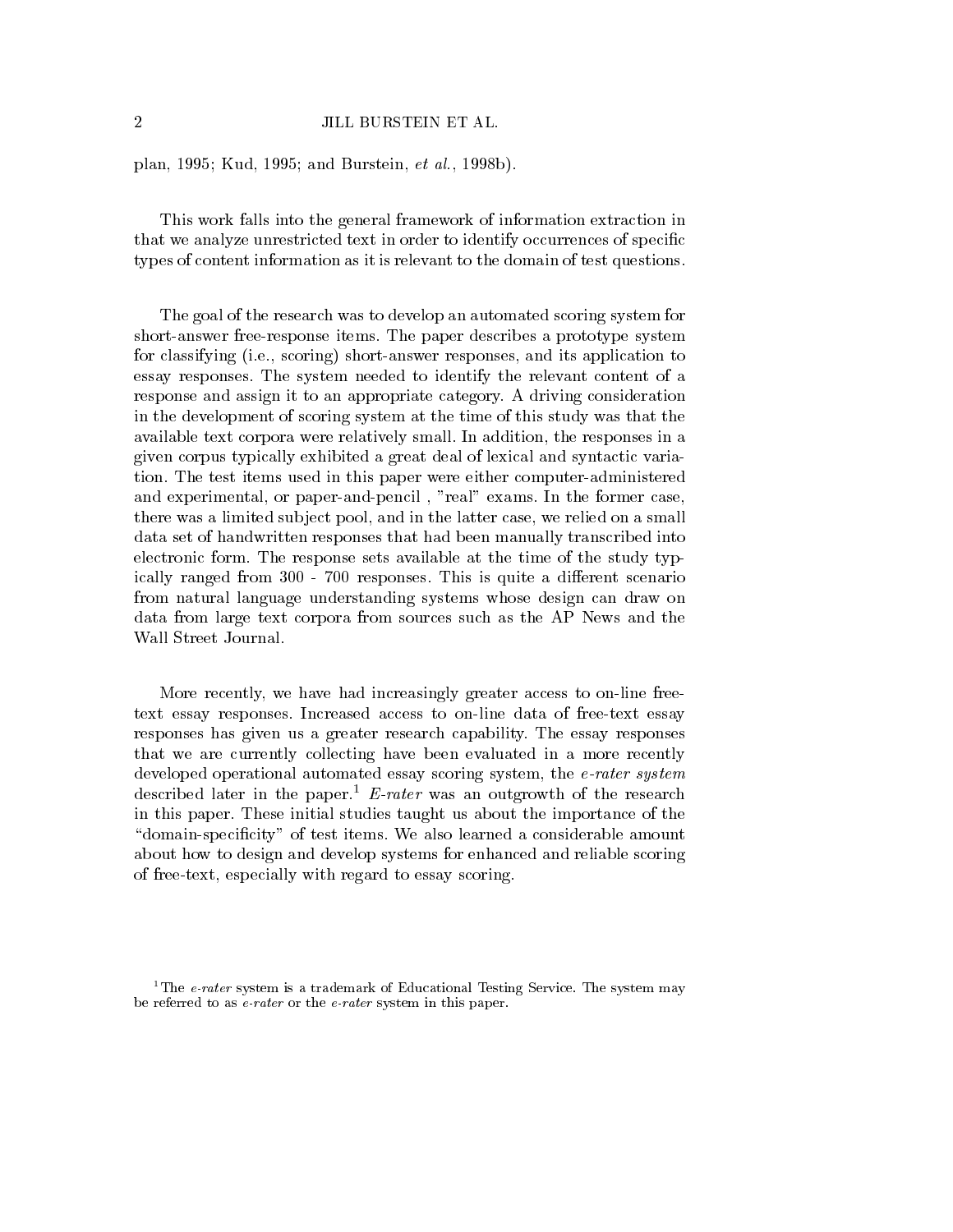## 2. Test Item Types, Response Sets, and Lexical Semantics

# 2.1. TEST ITEM TYPES AND RESPONSE SETS

The experimental Formulating-Hypotheses (FH) item used for this study presents the examinee with a short text passage describing a situation, and prompts the examinee to provide up to 15 sentence-length responses to explain the situation. Examinees are supposed to rely on real-world knowledge about the item topic. Responses can be used to assess an examinee's ability to draw inferences. Both full-sentence and incomplete sentence responses were acceptable as long as the response content was appropriate. There is potentially no upper limit as to the number of plausible inferences that can be drawn, nor to the ways. These characteristics of FH item responses pose a unique challenge to the design of an automated scoring system.

We also applied the scoring techniques to essays responses from an Advanced Placement (AP) Biology exam. The exam requires students to write an essay on a topic in Biology  $-$  in this case, the topic focussed on gel electrophoresis. The test item specifies what points about the essay topic the student must discuss in the essay.

Language use may differ between test items and their associated response sets. Test items and their responses have been shown to be domainspecific (Kaplan and Bennett, 1994 and Burstein  $et \ al.$  1997). However, the language in the small FH item response data sets is somewhat less predictable than a typical sublanguage with respect to vocabulary, collocations, and syntactic structures. At least with regard to the FH items (upon which these scoring techniques originated), vocabulary use and syntactic structures largely vary within the response set. There is less lexical and structural consistency in the responses. We therefore cannot take advantage of classification techniques that analyze language through the identification of similar patterns of vocabulary use, collocations, and syntactic structure. Sublanguage techniques such as Sager (1981) and Smadja (1993) used to represent the relevant information are therefore not applicable to our data sets.

#### 2.2. USING LEXICAL SEMANTICS FOR RESPONSE REPRESENTATION

Broad coverage lexica that list the dictionary meaning of text words are not suitable for interpreting and representing the meaning of test responses. he application of a natural language processing application should not be restricted to a single domain. One wants to be able to re-use the application for any number of domains. In the context of the paper, "domains" refer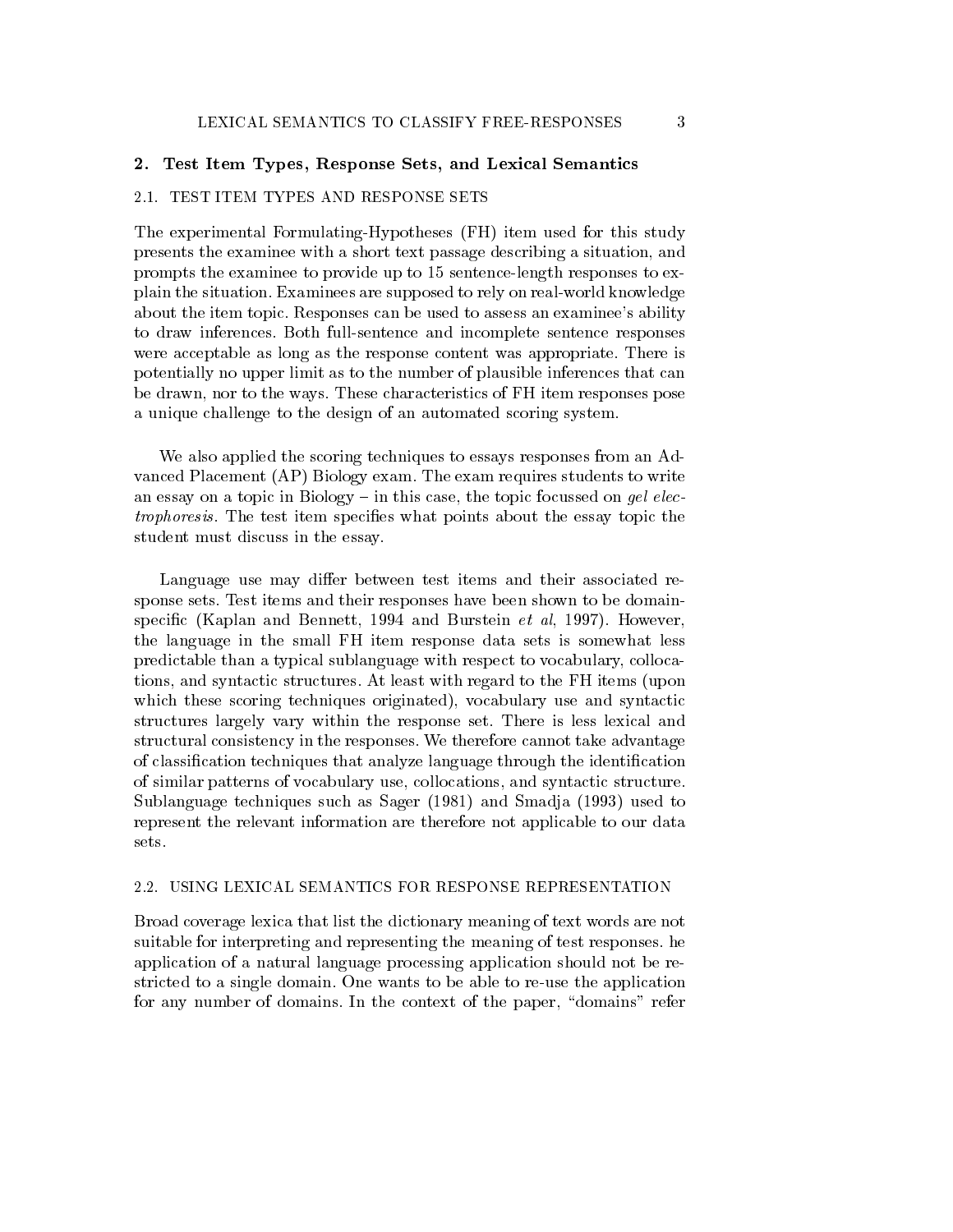to the topics of test questions on standardized exams which span across any number of different topics. Gerstl gives two arguments with regard to why domain-specic strategies need to be applied to natural language processing systems. We believe that these apply to this work. First, with increasingly large data sets, there is an overwhelming amount of inconsistency across domains that becomes unmanageable. Domain-specific strategies contribute to the organization of the knowledge bases. Secondly, word meaning is heavily dependent on context (also, see Burstein and Kaplan (1995)). The domain in which a word occurs is part of the restriction of its semantic scope, or its conceptual representation given some domain (Cruse, 1986 and Gerstl, 1991).

The specialized lexical knowledge of test question response data sets is more precisely encoded by domain-specific concepts. These terms generalize over a set of text words in test item responses that are metonyms of each other. We define metonyms as words or multiword terms that can be substituted for each other in a given domain . In addition to being able to classify individual responses by content, an automated free-text response scoring system must be able to determine when responses are semantically identical (i.e., one response is the paraphrase of another response). A representation of responses by means of semantic scope or concepts greatly facilitates this task.

A specic example of the importance of metonym use can be explained using an example from responses to an Advanced Placement (AP) Biology essays question that we scored using the methods described in section 5.3. The AP Biology question required candidates to respond to a question about gel electrophoresis. It was a common and correct statement to explain in the response that the DNA had been split into a certain number of fragments. However, the term fragments was expressed in any number of ways, for example, fragments, bands, segments, chains and pieces. One can see how all these words might be used to refer to the word fragments. On the other hand, a general thesaurus is not as reliable a source from which the metonyms can be determined to be substitutable with fragments. We have found that domain-independent resources such as WordNet (Fellbaum, 1998), though very rich in information about word relationships, will not properly generate relevant metonym choices. We have found throughout our research in automated scoring of free-text that specialized lexical knowledge is most reliably found in the domain of the actual response data from a particular question.

We have also found that syntactic structure must be considered. In one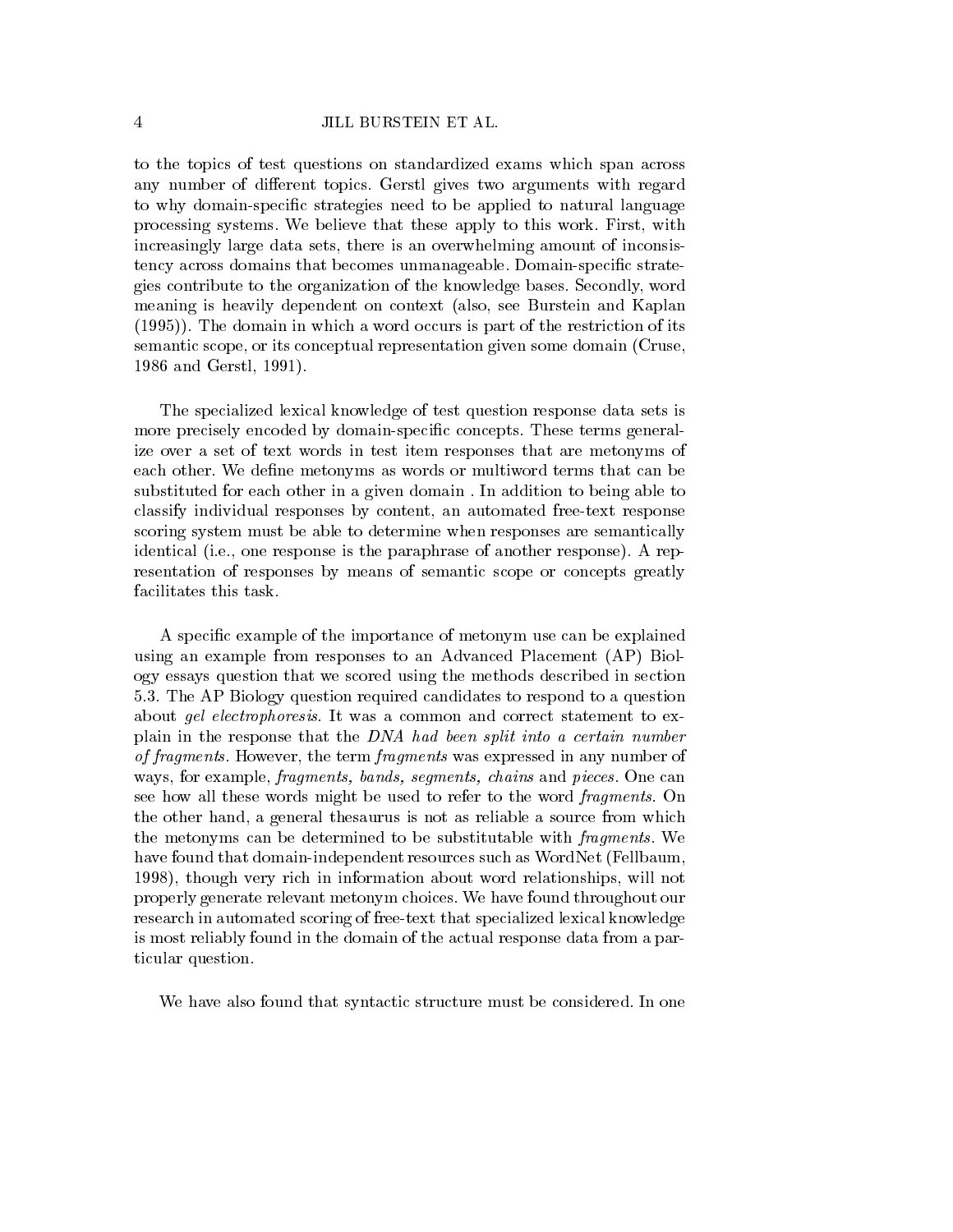earlier system, concepts were represented without regard to syntactic structure. Also, the lexicon was domain independent. The underspecication of concept-structure relationships coupled with the lack of a domain-specic lexicon degraded the performance of that system (Kaplan and Bennett, 1994). Montemagni and Vanderwende (1993) have also pointed out that structural patterns are more desirable than string patterns for capturing semantic information from text. A lexically-based statistical approach which looked at similarity measures between responses based only on lexical overlap also performed poorly. Again, structure was not considered, and the lexicon was domain-independent which contributed to extremely low system performance (Burstein and Kaplan, 1995a and Burstein and Kaplan, 1995b). Clearly, the domain specic knowledge base has to be encoded in a specialized lexicon. The representation of response content is more reliably identied using concepts as they occur in syntactic structures.

Jackendoff's (1983) Lexical Conceptual Structure (LCS) representation would seem ideally suited for our task. LCSs are considered to be conceptual universals and have been successfully used by Dorr et al. (1995) and Holland (1994) in natural language understanding tasks. Holland points out though that LCSs cannot represent domain knowledge, nor can they handle the interpretation of negation and quantification, all of which are necessary in our scoring systems. Our system built to classify FH items handled negation and quantication in the concept grammar rules described in section 4.2. Holland also states that LCSs could not represent a near-match between the two sentences, "The person bought a vehicle", and "The man bought a car." Since our scoring system must be able to deal with such near matches, and recognize possible metonyms, such as vehicle and car, these limitations of LCSs render Jackendoff's representation scheme unsuitable for our response classication problem.

#### $3.$ The Formulating-Hypotheses Item

FH was an experimental inferencing item that consisted of a short passage (about 30 words) that described a hypothetical situation.  $2$  The examinee is asked to compose up to 15 hypotheses to explain why the situation might have occurred. Examinee responses did not have to be in the form of complete sentences. Responses could be up to 15 words in length. For example, the so-called police item describes a situation in which the number of police being killed had decreased over a 20-year period. The examinee was then

<sup>2</sup>Test items in this paper are copyrighted by Educational Testing Service (ETS). No further reproduction is permitted without written permission of ETS.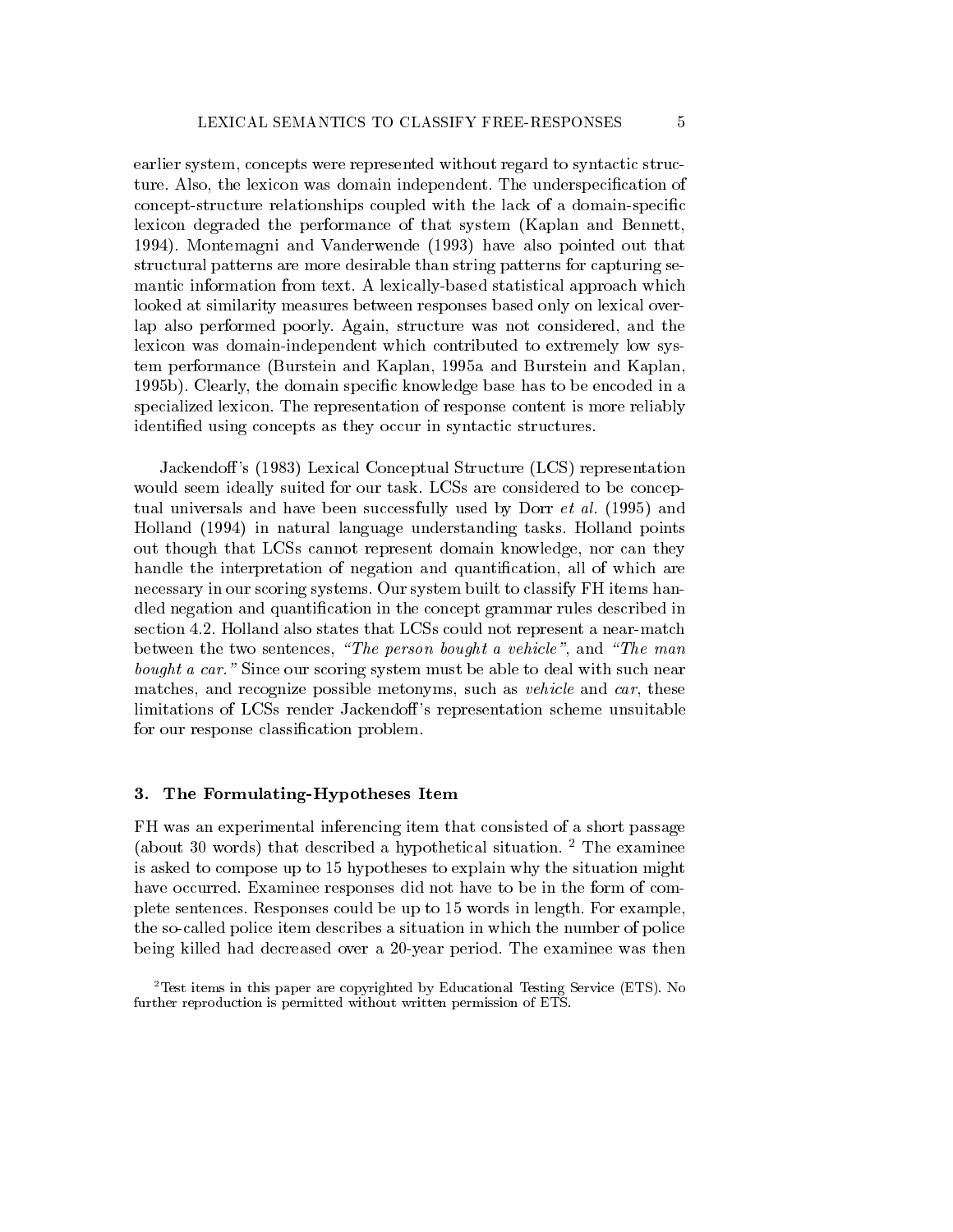asked to give reasons as to why this might have occurred. Sample responses are given in (1).

### $(1)$  Sample of correct responses to the police item

- a. Better cadet training programs.
- b. Police wear bullet-proof vests.
- c. Better economic circumstances mean less crime.
- d. Advanced medical technology has made it possible to save more lives.
- e. Crooks now have a decreased ability to purchase guns.

Test developers <sup>3</sup> created a rubric (i.e., scoring key) which illustrated the criteria for classifying correct and incorrect responses into descriptive categories. They then manually classied each response according to the multi-category rubric. The scoring key was capable of capturing response duplication in the examinee's response set. For instance, if an examinee submitted the two responses, Better trained police and Cops are more highly trained, the scoring key must identify these two responses as paraphrases (duplicates), both of which should not count toward the final score. Multi-category scoring keys allow human graders to provide contentrelevant explanations as to why a response was scored a certain way. The prototype system was designed to classify responses according to a set of training responses that had been manually scored by test developers in a multi-category scoring key. The system was required to handle duplicate responses. For the Police data set there were 32 categories associated with a set of 172 training responses.4 Each scoring key category was represented by about 5 - 10 responses.

#### 3.1. CHARACTERIZATION OF POLICE TRAINING DATA

The training set responses displayed a great deal of lexical and structural variation; therefore, co-occurrence patterns and frequencies did not yield consistent information about response content. For instance, police and better occur frequently, but in consistently varying syntactic structures such as Police officers were better trained, and Police receiving better training to avoid getting killed in the line of duty. According to the test developer's scoring key, these two responses were assigned to separate categories: (a) Better police training, general, and (b) Types of self-defense/safety techniques, respectively. Real world knowledge does not always suffice to establish metonymic relationships between terms. For instance, in the training

<sup>&</sup>lt;sup>3</sup>Test developers write the test items and may also score them.

<sup>4</sup>There was a total of 47 rubric categories and 200 responses. We did not use 15 of the rubric categories since there were fewer than 5 responses per category. We also did not use the 28 responses from these 15 categories.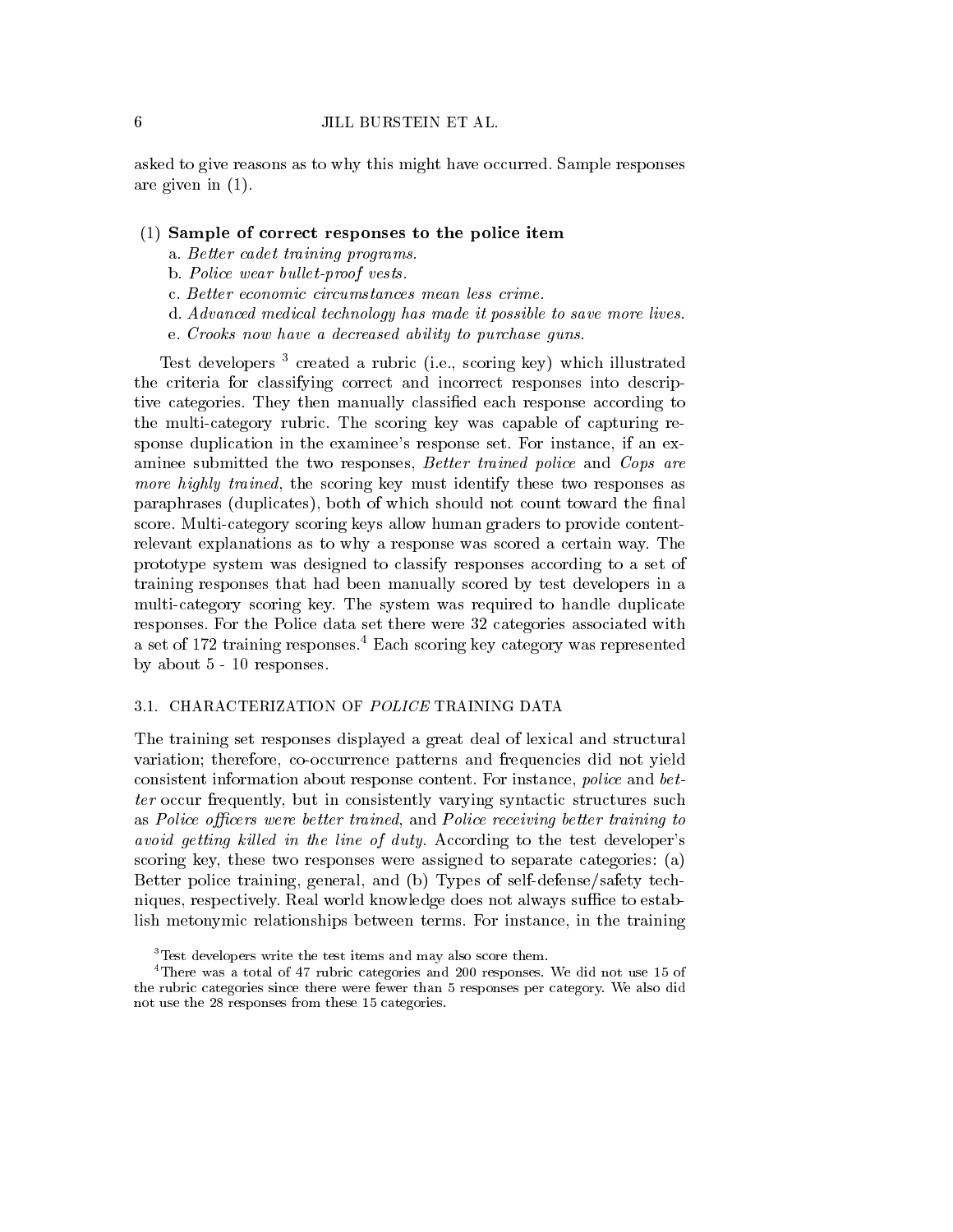responses, A recent push in safety training has paid off for modern day police and Officers now better combat trained, the terms safety training and combat trained had been specied as "related." Test developers judged that Safety training and combat train both referred to a type of training for personal safety. They had categorized both responses under the Trained for self-defense/safety category. The terms had to be identified as metonyms in the response data in order to ensure correct classification of the responses.

# 4. Strategy for Representing Police Responses

A domain-specic concept lexicon be built based on the set of training responses. Every domain-relevant word or multiword term in the response set was linked to a concept entry in the lexicon. The semantically relevant content of responses is represented by a set of concept-structure rules in which lexical concepts (from the lexicon) are coupled with the syntactic structures in which they occur. A set of these rules forms a concept grammar. Small, individual concept grammars are developed for each of the scoring key categories.

The rules represent the syntactic relationship between concepts within and across phrasal constituents. Without this structural information, the concepts could occur in any position in a response, and automatic category assignment would not be reliable (Burstein and Kaplan, 1995). The automated procedure identifies conceptual and syntactic information, and retrieves concepts within specific phrasal and clausal categories, so that term clustering can be established.

# 4.1. THE SCORING LEXICON FOR THE POLICE ITEM

Our scoring lexicon is designed to capture Bergler's (1995) layered lexicon approach. The underlying idea in Bergler's approach isthat the lexicon has several layers which are modular, and new layers can be plugged in for different texts. This allows lexical entries to be linked to text-specific information. While Bergler's domain is newspaper text, ours is free-response text for different test questions. Bergler points out that the regularities of of a task domain, such as newspaper text, need to be represented in terms of a sublanguage. In the case of assessment, we have found it to be the case that with each new test question comes a new micro-sublanguage in which words are defined within the domain of the test question topic. Freeresponses to test questions have some characteristics of sublanguage, but at the same time are to less predictable with regard to syntactic structure and discourse style, than more formalized domains such as newpaper text.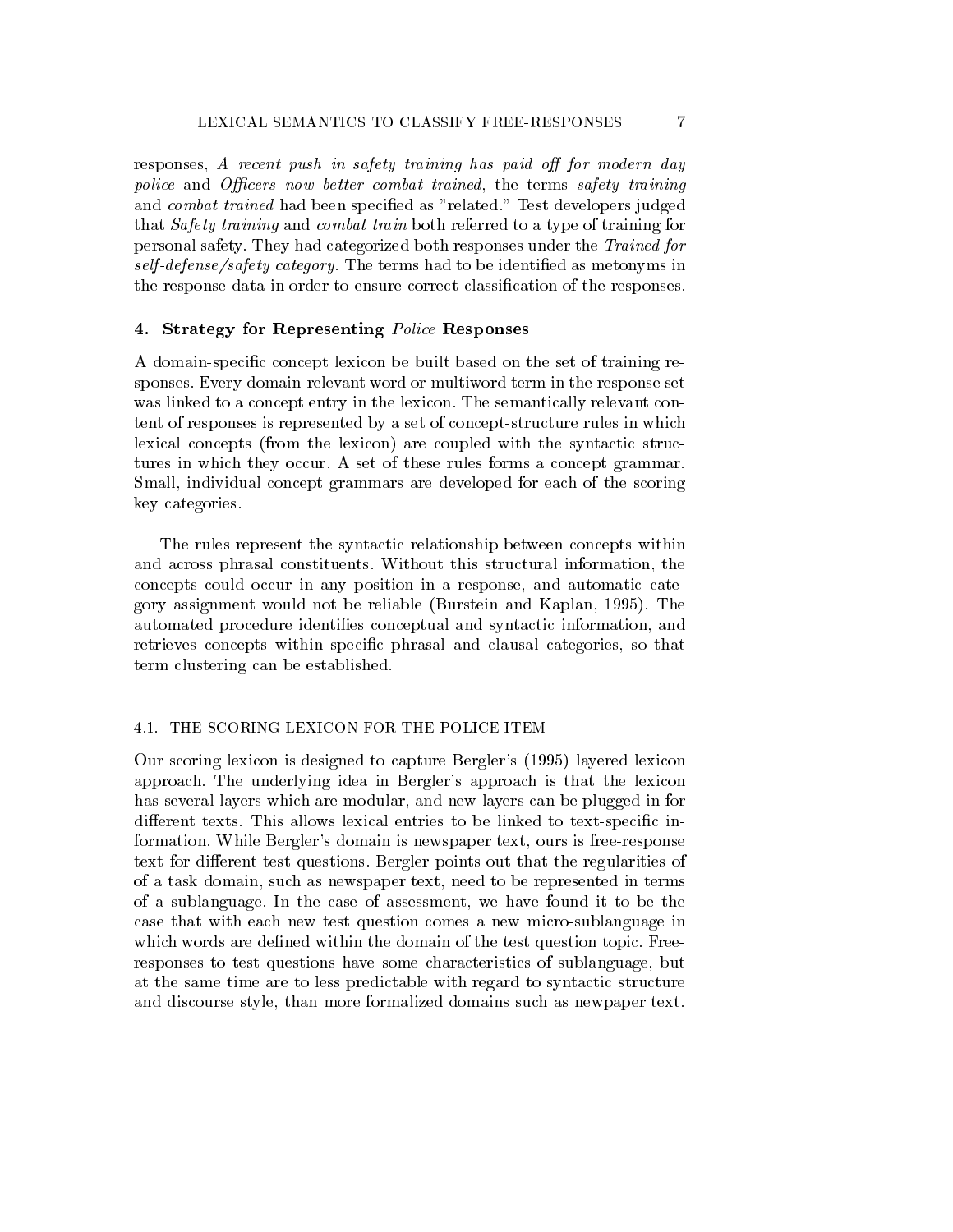## 8 JILL BURSTEIN ET AL.

In the layered lexicon approach, words are linked to definitions within some hierarchy. Bergler also has a meta-lexical layer which maps from syntactic patterns to semantic interpretation and does not affect the lexicon itself.

Our lexicon links words to superordinate concepts in the response set, as is shown below in the samples from the police item lexicon. A term denoting a concept is the head word of an entry. The concept is defined by a list of words and idioms that are metonyms in this domain. The metonyms that are subsumed under each concept are chosen from the entire set of individual words and idioms over the whole training set.

All words are listed in their base forms. Suffixation has been removed so that part of speech information did not interfere with conceptual generalizability. Since our sample was small and our domain highly specific to the domain of the test question, we found that it was necessary to buy as much conceptual generalizability as possible, perhaps at the expense of a small amount of word sense ambiguity. Word sense ambiguity did not seem to pose signicant problems with these small response data sets.

In the spirit of the layered lexicon approach, the word list in the lexicon can remain constant and be reused. The links to concepts are modular, however, and can be changed given new domains. In our lexicon, terms denoting superordinate concepts are preceded by the pound sign  $(\#)$ . These concepts are followed by a list of subordinate metonyms terms. Head words not preceded by  $#$  are relevant words from the set of training responses which are subordinate metonyms of superordinate concepts. Head word entries will contain a pointer to a concept, indicated by the percent sign (%) preceding a superordinate concept name. Two sample entries are given in (2) below. The lexicon derived from the police training data contained fewer than 300 concepts.

## (2) Sample Entries from the Police Item Lexicon

#BETTER [ better good advance improve effective increase efficient modern well increase... 1 efficient modern well increases that is a lower well in the contract of the contract of the contract of the co ADVANCE [ %better ]

# 4.2. CONCEPT GRAMMAR RULES FOR THE POLICE ITEM

The concept grammar rule templates for mapping and classifying responses were built from 172 training set responses for 32 scoring key categories. The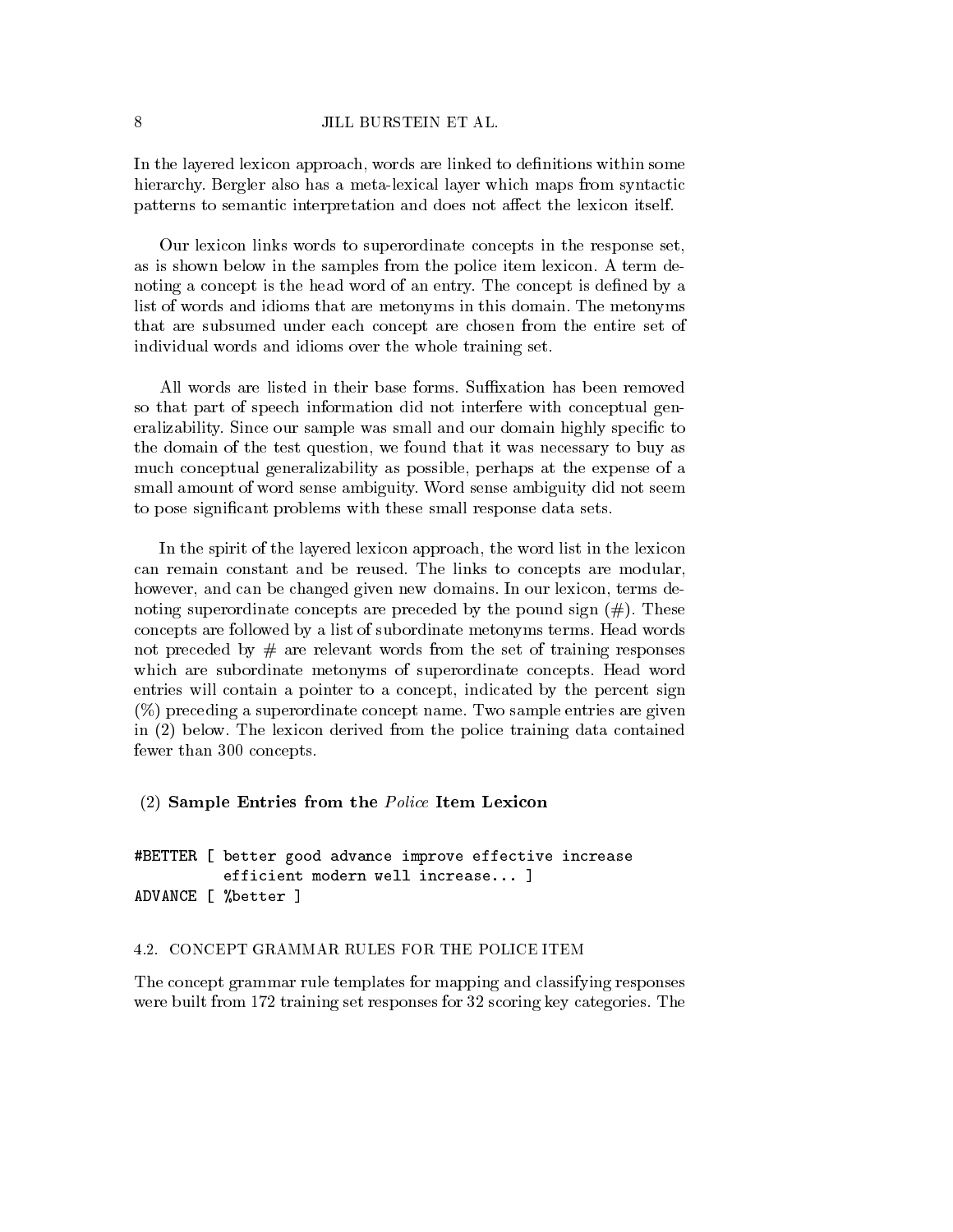training data was parsed using an industrial strength natural language processing tool (see MS-NLP  $(1996)$  for a description of this tool). Suffixes were removed by hand from the parsed data in this study. Based on the syntactic parses of these responses and the concept lexicon, we built a small concept grammar that characterizes responses by concepts and relevant structural information for each scoring key category. The phrasal constituents were identied by the general XP label. Sample concept grammar rules are shown in (3).

# (3) Sample Concept Grammar Rules for Types of self-defense/safety

- a. XP:[POLICE],XP: [BETTER,TRAIN],XP: [SAFETY]
- b. XP:[TRAIN],XP:[POLICE,SAFETY], XP: [BETTER, SAFETY]
- c. XP:[POLICE,BETTER,TRAIN], XP: [SAFETY,DANGER,SITUATION]
- d. XP:[SPECIALIST],XP:[TRAIN,SAFETY]

Our concept grammars could be compared to Bergler's meta-lexical layer (see section 4.1) in that they provide a mapping between the syntax and the semantics of responses.

### 4.3. PROCESSING RESPONSES FOR CATEGORY ASSIGNMENT

The program extracts words and terms in Noun Phrases (NP), Verb Phrases  $(VP)$ , Prepositional Phrases  $(PP)$ , Infinitive Clauses  $(INFCL)$ , Subordinate Clauses (SUBCL), Adjective Phrases (ADJP) and Adverb Phrases (ADVP). All phrasal and clausal constituent nodes are then collapsed into a generalized representation, XP. All single XPs and combinations of multiple XPs were matched against the concept grammars for each content category to locate rule matches. This procedure is illustratedin (4) below.

The type of phrasal constituent, that is, whether it is an NP or a VP, was not informative, given these small data sets. In fact, when we left in information about syntactic category, performance was lower. Fewer matches occured between concept grammar rules with specic constituent information, than occurred when the constituent information was collapsed into the general XP category.

## (4) Scoring Procedure

a. Input Response:

- (a) Cops are better trained in self-defense
- b. Tagged Phrasal Nodes of Parsed Response: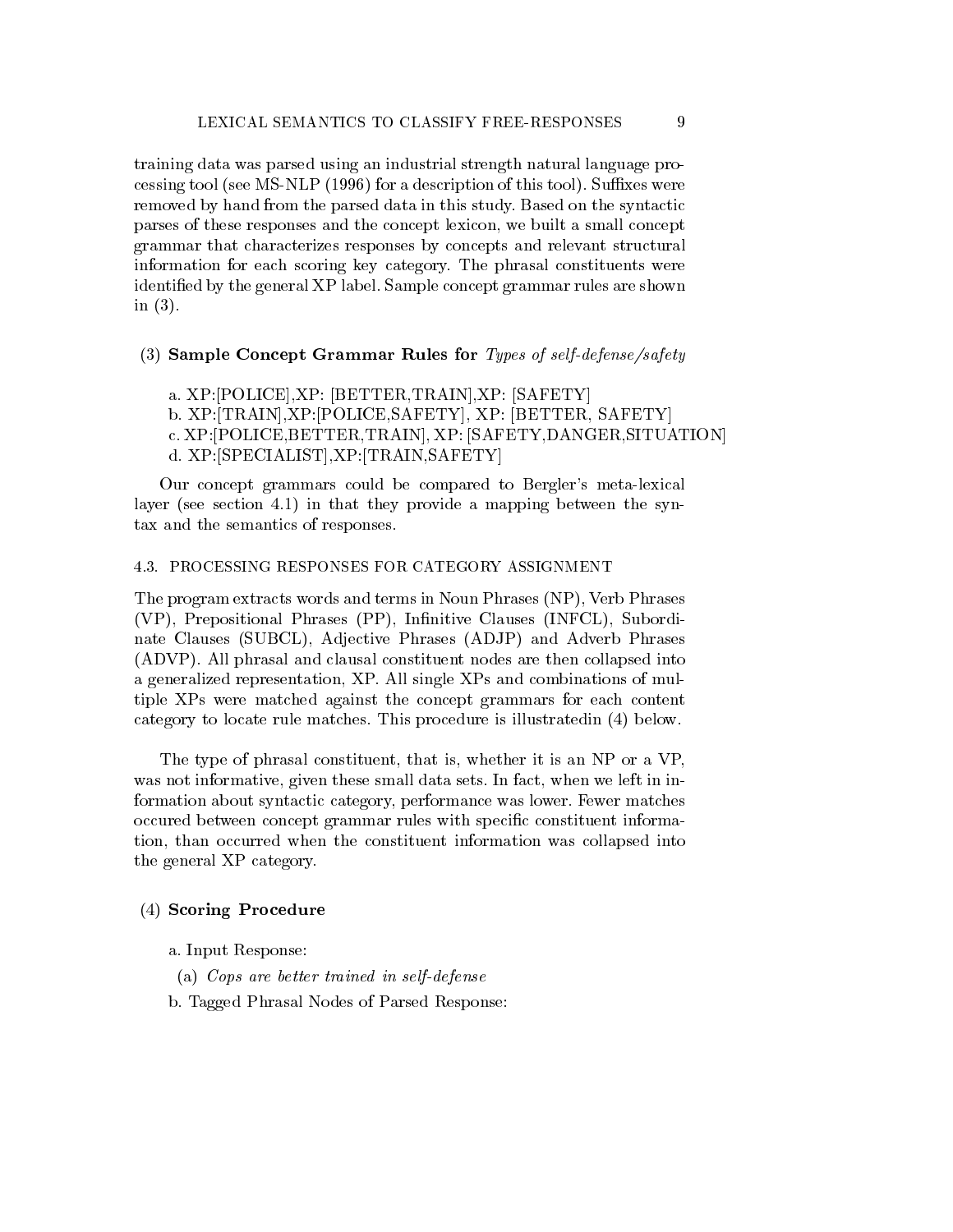```
[Cops=POLICE]NP
[better=BETTER,trained=TRAIN]VP
[self-defense=SAFETY]PP
```
- c. Collapsed Phrasal Nodes:
- (a) XP: [Cops=POLICE]
- (b) XP: [better-BETTER,trained=TRAIN]
- (c) XP: [self-defense=SAFETY]
- d. Matched Tagged Nodes to Concept Grammar Rules (see (3), above):
- (a) XP: [POLICE], XP:[BETTER,TRAIN],XP:[SAFETY]

# 4.4. DOES MANUAL PREPROCESSING OUTWEIGH THE BENEFITS OF AUTOMATIC SCORING?

The automated scoring procedure required response data to be pre-processed by hand. This raises the issue of cost and time efficiency. The total persontime and computing time must be considered in relation to how long it would take test developers to manually classify a data set. Two people completed the manual creation of the lexicon and the concept grammar rules for this data set in approximately 40 hours - about 20 hours per person. After this initial study, we developed a program to automate the generation of the concept grammar rules described in section 5.3. Previously, concept grammar rules had been manually created. This program to generate the concept grammar rules cut the pre-processing time in half. For a similar test item, it would take one person approximately 8 -10 hours to create the lexicon, and another 8-10 hours to do the pre-processing (that is, do some manual revisions to the automatically created concept grammar rules).

The FH item was an experimental pilot item for the Graduate Record Examination (GRE). If such an item were to become an actual test item, we would envision the following scenario with regard to automated scoring. The GRE is administered to approximately 28,000 examinees per year. Since every examinee can give up to 15 responses for an FH item, approximately 420,000 responses for this item could be collected over the year. Each examinee's response set would then typically be scored by two human graders. It is difficult to estimate how long the manual scoring process would take in hours, but it is safe to assume that it would considerably exceed 20 hours allocated for manual processing by our prototype that includes a procedure for automatic concept grammar generation. Automated scoring appears to be a viable cost-saving and time-saving option, even if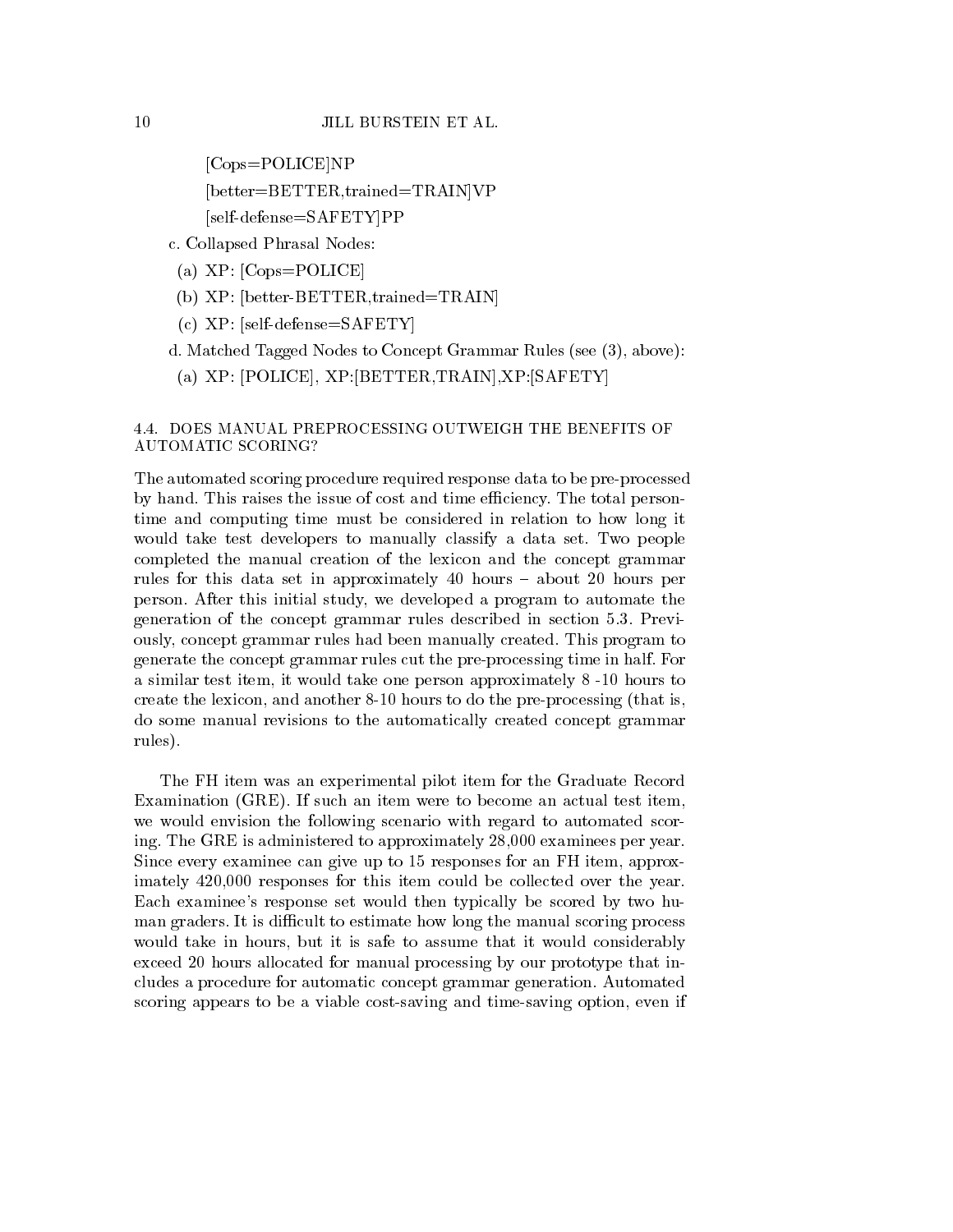some manual pre-processing is required. Practically speaking, , for operational scoring, it is highly desirable that all pre- and post-processing scoring system components are fully automated.

# 5. Results

## 5.1. POLICE ITEM: INITIAL RESULTS

There were 172 training responses for the *police* item. The training set provided the vocabulary for building the concept lexicon and the concept grammar rules. The test data consisted of an independent set of 206 test responses from 32 content categories. The results of the automated scoring are presented in Table 1.

| Response                                                  | Set Coverage | Accuracy                        |
|-----------------------------------------------------------|--------------|---------------------------------|
| Training and Test Set   $92\%(347/378)$   $90\%(313/347)$ |              |                                 |
| Test Set                                                  |              | $87\% (180/206)$ 81\% (146/180) |

TABLE 1. Results of automatic scoring of police responses

#### 5.1.1. Analysis

We have assessed that errors that degrade the system performance are due to either a) lexical gaps, b) human grader misclassification,  $c$ ) conceptstructure problems, or (d) cross-classification.

A lexical gap error characterizes cases where a response could not be classied because it was missing a concept tag,. Therefore the responses did not match a rule in the grammar. Forty percent of overall errors were lexical gap errors. Since the lexicon is built from the vocabulary in the training set, it is not surprising to find that the words not recognized by the system occurred only in the test data sets. These metonyms were not identied as having synonymous relations in any of our on-line thesaurus or dictionary sources, such as WordNet. For instance, the response Police are better skilled was not scored because the phrase better skilled did not occur in the training set. Consequently, *skill* was not listed in the lexicon as a metonym of train, and the response could not be recognized as a paraphrase of better trained police. It is expected that results would improve if concepts were represented by a larger number of metonyms. This prediction was proven when we augmented the lexicon with metonyms that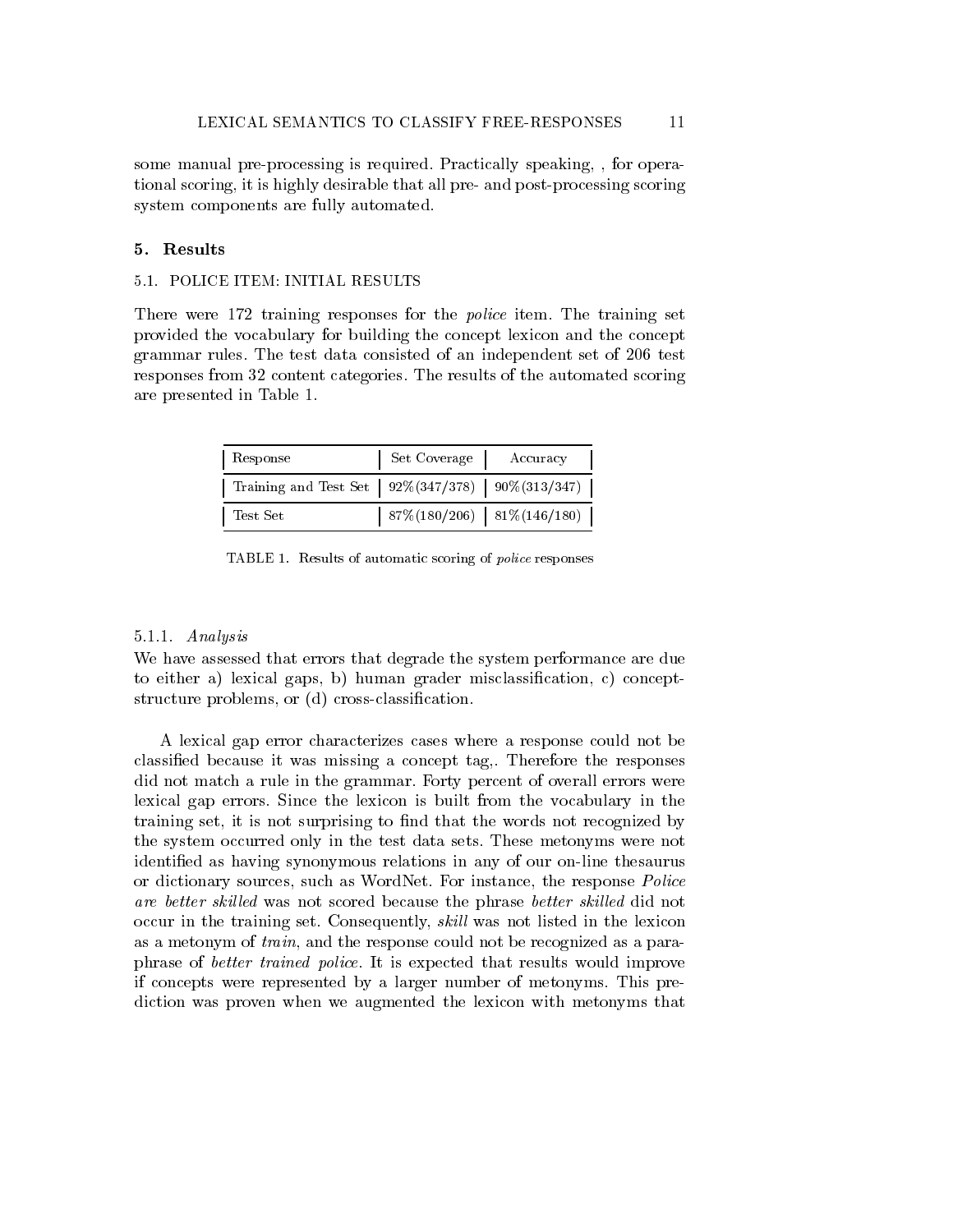could be accessed from the test data. Rerunning the prototype system after the addition of just 56 metonyms yielded improved results (see Table 2).

Concept structure rule problems made up 30% of the errors. Such problems occurred when a response could not be classified because its conceptstructure patterning did not match any of the existing concept-structure rules. Signicant conceptual similarity between two scoring key categories and the potential for categorical cross-classication accounted for another 17% of the errors. In one percent of the cases, the human graders had misclassied a response in the training set and also the test set response was misclassified. For instance, the response *Officers are better trained and* more experienced so they can avoid dangerous situations was misclassified under the scoring key category *Better trained police, general* instead of the category Better intervention/crook counseling.

# 5.1.2. Results Using an Augmented Lexicon

As seen above, 40% of the errors could be accounted for by lexical gaps. We expected our results to improve if more metonyms of existing concepts were added to the lexicon. Therefore, we augmented the lexicon with metonyms from the test data. We re-ran the scoring program, using the augmented lexicon on the same set of data. The results of this run are presented in Table 2.

| Response set                                              | Coverage | Accuracy                       |  |
|-----------------------------------------------------------|----------|--------------------------------|--|
| Training and Test Set   $96\%(364/378)$   $96\%(341/364)$ |          |                                |  |
| Test Set                                                  |          | $93\%(193/206)$ 83\% (178/193) |  |

TABLE 2. Automated scoring results using an augmented lexicon

We also used the augmented lexicon from this second experiment to score a set of test data that had not been classied by test developers. This was the only additional data available to test the generalizability of the methods used for automated scoring. This experiment would not allow us to measure agreement with human scoring decisions. Coverage for responses given a single classication by the procedure or multiple classi fications is 70% and 78% respectively. Accuracy in Table 3 indicates the number of classifications that were judged informally by the authors as \relevant" with regard to the individual categories established by the test developers.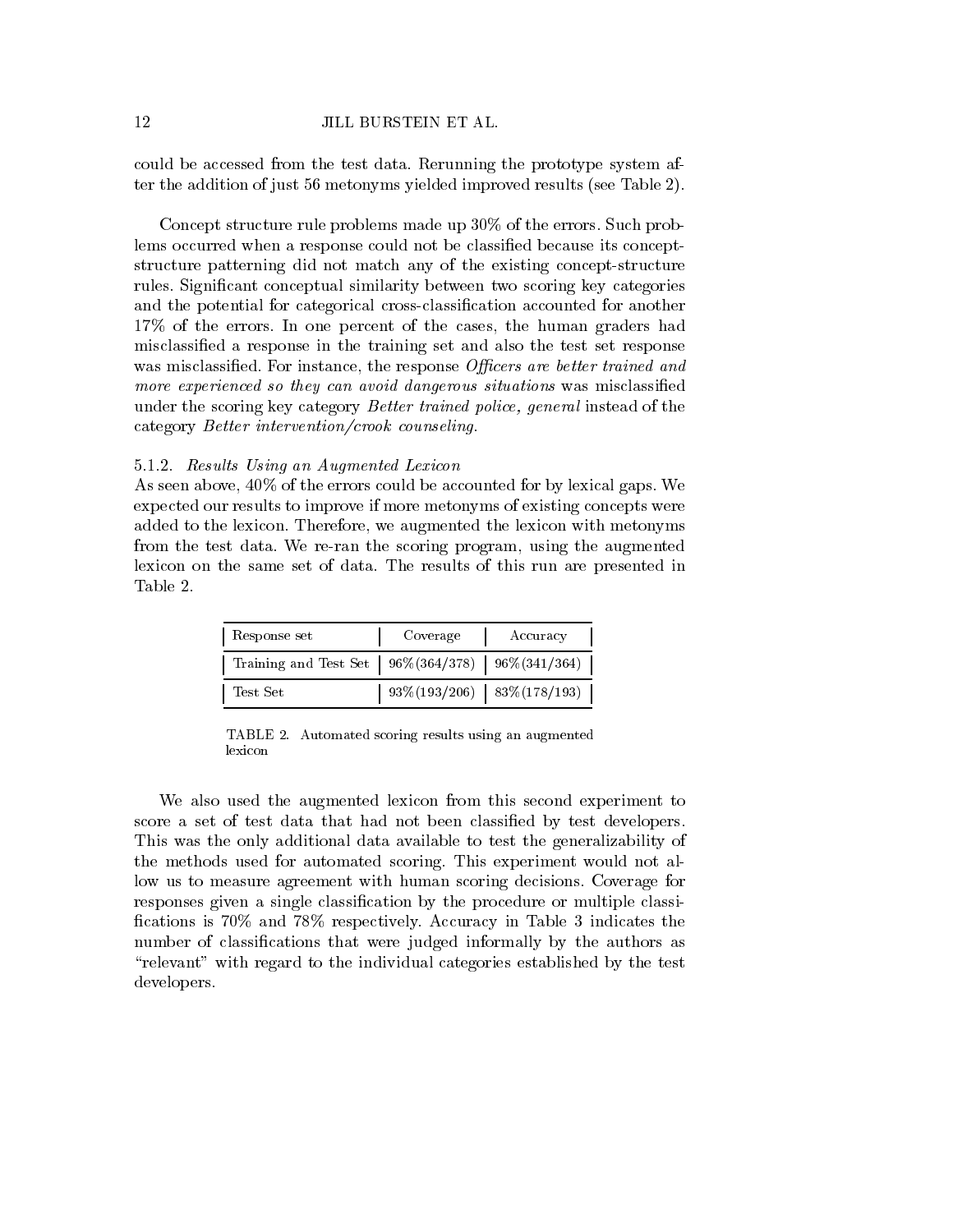|                                                              | Coverage | Accuracy |
|--------------------------------------------------------------|----------|----------|
| Single Classifications   $70\% (303/436)$   $75\% (228/303)$ |          |          |
| Total Classifications   78%(340/436)   77%(262/340)          |          |          |

TABLE 3. Results of unscored response sets

Recall, that prototype scoring system was trained on a small data set consisting of 172 responses. Given the small data set, it may not be able to recognize concepts and concept structure patterns due to lexical gaps or missing concept grammar rules.

# 5.2. FURTHER EXPLORATIONS

Subsequently, we applied this technique to two additional free-response data sets. One data set was a set of FH responses from a different FH question. The second set were essay responses from an Advanced Placement essay exam.

# 5.2.1. The Artist Item

The artist item is another FH item on which we tested our automated scoring methods. The total response set of 428 responses was partitioned into a 200-response training set and a 228 test set. The methods employed were identical to those employed for the police data in that we derived the scoring lexicon for this data from a training corpus of responses. We manually wrote the concept structure rules for each of the 43 scoring key categories established by human graders in another few days. The rules were done manually since an automatic rule generation program had not yet been implemented. All other components of the prototype system remained unchanged. The results are presented in Table 4.

|          | Coverage                                           | Accuracy |
|----------|----------------------------------------------------|----------|
|          | Training Set   $94\% (187/200)$   $94\% (176/187)$ |          |
| Test Set | $56\%(128/228)$ 48\% $(61/128)$                    |          |

TABLE 4. Automated scoring results artist data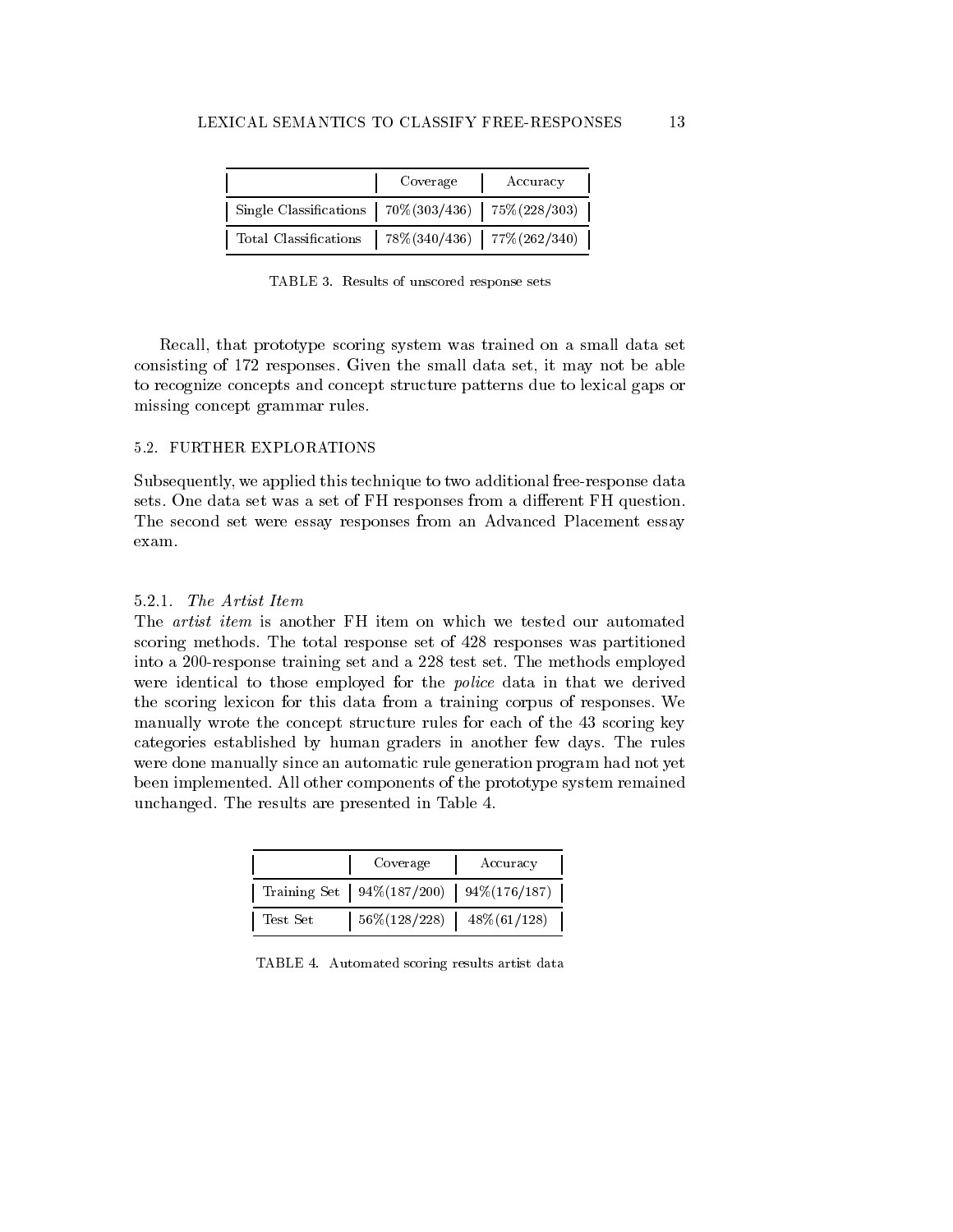## 5.2.2. Discussion

Creation of a lexicon and concept grammar based on the training set of 200 sentences took about 40 hours. The other components of our automated scoring system did not require customization. On the other hand, the conceptual difference between some categories was minute, perhaps more so than for the police item. The scoring system has to rely on information that is lexically and structurally available in the text. It cannot draw on real world knowledge. So while a human could infer that the response A great deal of copies belonged to the scoring key category Dealers, others, faked documents, works, the machine could not. Lexical gaps, gaps in the concept structure grammar, and misclassications by test developers are again responsible for degraded results achieved in the automatic scoring of the blind data set.

## 5.3. ESSAY RESPONSE DATA

The lexical semantic techniques for sentence length responses described above were also applied to score essay responses for a College Board Advanced Placement (AP) Biology test item. A detailed discussion of this study can be found in Burstein et al. (1997). This item was a suitable candidate for automated scoring using the techniques applied to the FH responses, especially since there was an increased amount of lexico-syntactic patterning that could be identied amongst these responses using a concept lexicon.

The item had been administered as a paper-and-pencil item and had to be manually transcribed into electronic files. The length of the essays and the transcription effort restricted the pool of essays available for our experiment to 200 that had been rated \Excellent" by human graders. The essays were divided into a training and a test set. For comparison, we added an available small set of "Poor" essays.

The test item was subdivided into 4 sections, each of which corresponded with a prompt that asked the examinee to explain or describe certain aspects of gel electrophoresis. The human reader scoring guide followed the organization of the test item. Examinees typically divided the responses into the sections corresponding to the discussion points as they were organized in the test item. This allowed us to partition the electronic files into sections for automated scoring.

We developed a lexicon based on the training data essay responses. We generated the concept-structure rules composing the concept-structure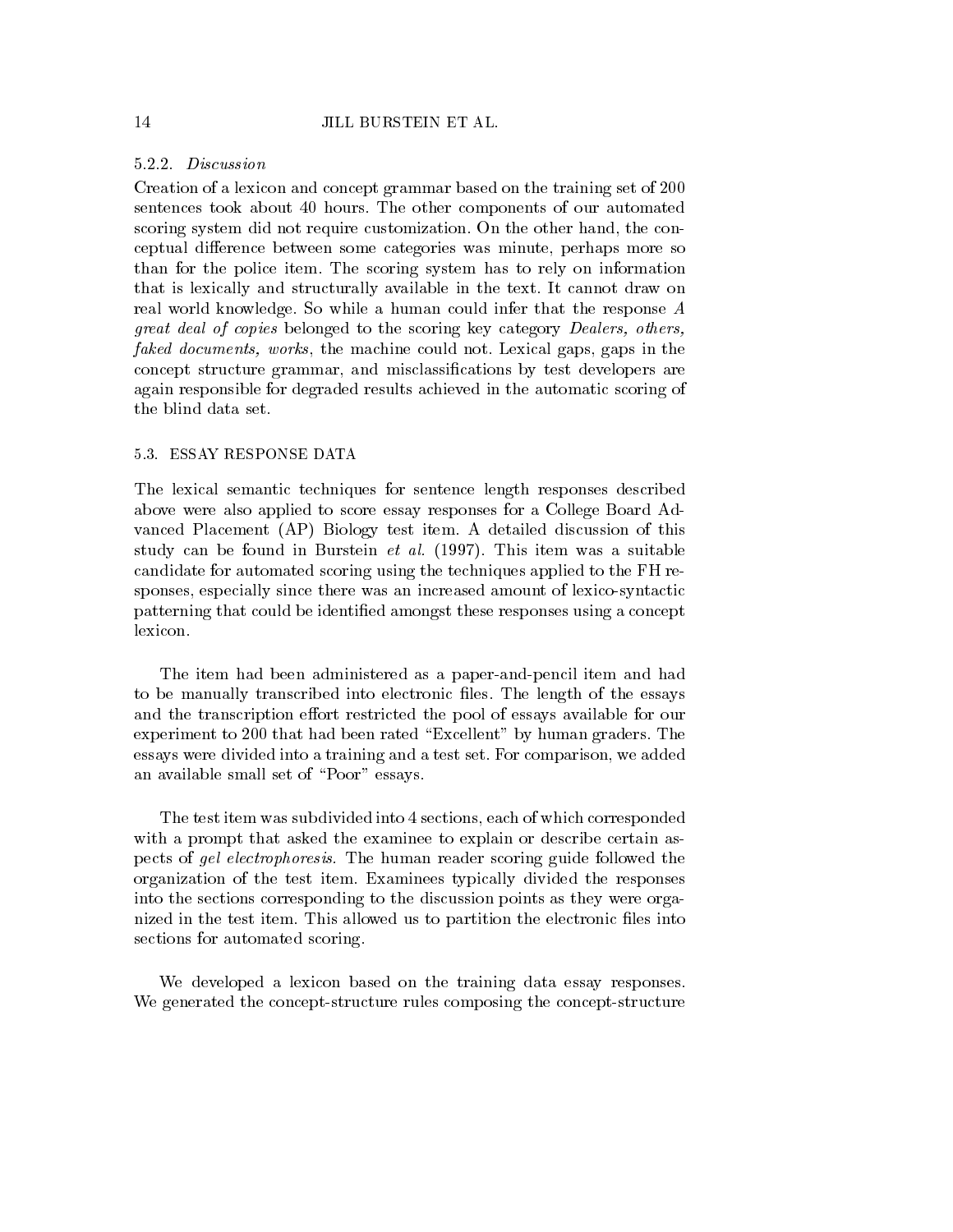grammars to represent a computer-based scoring key corresponding to the human reader scoring key. Analysis of the *police* and *artists* data had shown that in creating the concept grammars by hand, as we had done initially, we had occasionally omitted a concept structure rule that was a permutation of an existing rule. Therefore, we implemented an automated procedure for generating all permutations of concept structure rules. This was significantly faster and also more accurate than manual creation. Overgeneration of rules turned out to be unproblematic. The results for 85 "Excellent" test essays and 20 "Poor" tests essays are shown in Table 5. Accuracy measures the exact agreement between machine and human scores. The columns labeled "Accuracy  $+/-1$ " and "Accuracy  $+/-2$ " show agreement between machine and human scorers within 1 or 2 points of the human score, respectively.

|       |                                     | Test Set   Coverage   Accuracy   Accuracy +/-1   Accuracy +/-2 |
|-------|-------------------------------------|----------------------------------------------------------------|
|       | Excellent   $100\%$   $89\%(76/85)$ | $95\%(81/95)$   $100\%(85/85)$                                 |
| Poor  |                                     | $100\%$   $75\%(15/20)$   $90\%$ $(17/20)$   $95\%(18/20)$     |
| Total |                                     | $100\%$   87\%(91/105)   94\%(99/105)   96\%(103/105)          |

TABLE 5. AP Biology scoring results for the test data sets

# $5.3.1$ . Results

The very nature of this test question with its conceptually specic scoring key categories made it a very good candidate for these automated scoring procedures. In addition, the repeated patterns of lexico-syntactic information in responses was highly compatible with the technique used to score FH responses. Accordingly, the prototype scoring system used for AP Biology essays shows very high agreement with human rater scores. Agreement between machine scores and human scores for adjacent scores was considerably higher. As with the scoring of the police data, lexical gaps and concept grammar rule deficiencies were primarily responsible for scoring errors. However, the automatic rule generation used in the AP Biology study appeared to greatly enhance the concept structure grammars, and performance was increased.

## 6. Conclusion

Our initial results for scoring the police data are encouraging and lend support to the hypothesis that lexical semantic techniques can be inte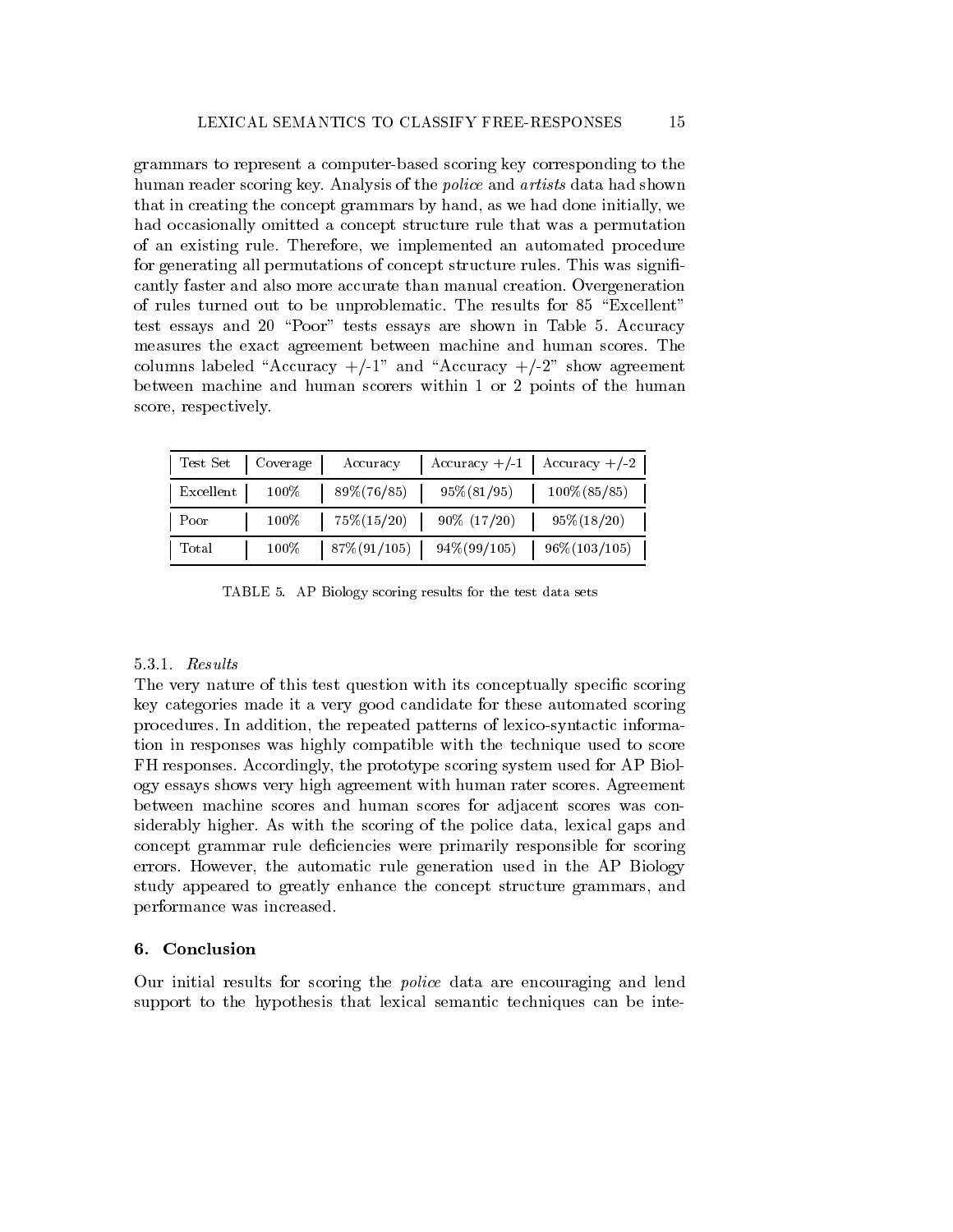grated into an automated system for scoring free-response test questions of the type described in this paper. Our system for scoring short-answer free responses makes use of concepts and concept structure patterns to identify relevant meaning elements of a response. Concepts represent a level of abstraction over text words and expressions, since in a given domain they function as metonyms. Concepts and metonyms are listed in a domain specific lexicon. We also need to experiment with lexical techniques that could help us automate the development of item specic lexicons and the extension of concepts in these lexicons, so that we can overcome the lexical gap problem. Perhaps lexical gap errors could be reduced by using example-based methods (Richardson et al., 1993; and, Tsutsumi, 1992) or corpus-based techniques (Church and Hanks, 1990) to build the concept

The artists data results were poor, perhaps due to a combination of data sparseness, deficient lexical entries and excessive numbers of classification categories. However, our experiments with the FH police item and with the AP Biology item show that the automated scoring system can perform well for diverse test items and subject domains, given sufficient data and reasonable classication categories. To the extent that we can automate lexicon creation and concept structure rule generation and induction (Soderland et al., 1994) along the paths indicated, it could prove to be a useful tool for scoring free-response test items.

Most recently, we have developed the *e-rater* system, an automated essay scoring system being used to score essays on the Graduate Management Admissions Test (GMAT) (Burstein, et al., 1998a; Burstein, et al., 1998b; and, Burstein, et al. 1998c). In initial studies using 9573 essays from 15 different essay topics from native and nonnative English speakers, e-rater's exact plus adjacent agreement with human scores ranges between 87% and 94%. We achieved increased performance recently in the operational version of the system and have found that the e-rater's exact and adjacent agreement with human reader scores is as high as 95by exact plus adjacent agreement as well.

This is a very different method of analyzing free-text responses than was used in this study. It is completely automated. The system is trained on human reader scored essays for every essay question. Scores are based on the system's evaluation of syntactic, discourse, and topical analysis features. The system also uses a lexicon of cue words that are classified by their discourse functions. The lexical classiers characterize discourse relationships suggested in (Quirk and Greenbaum, 1985).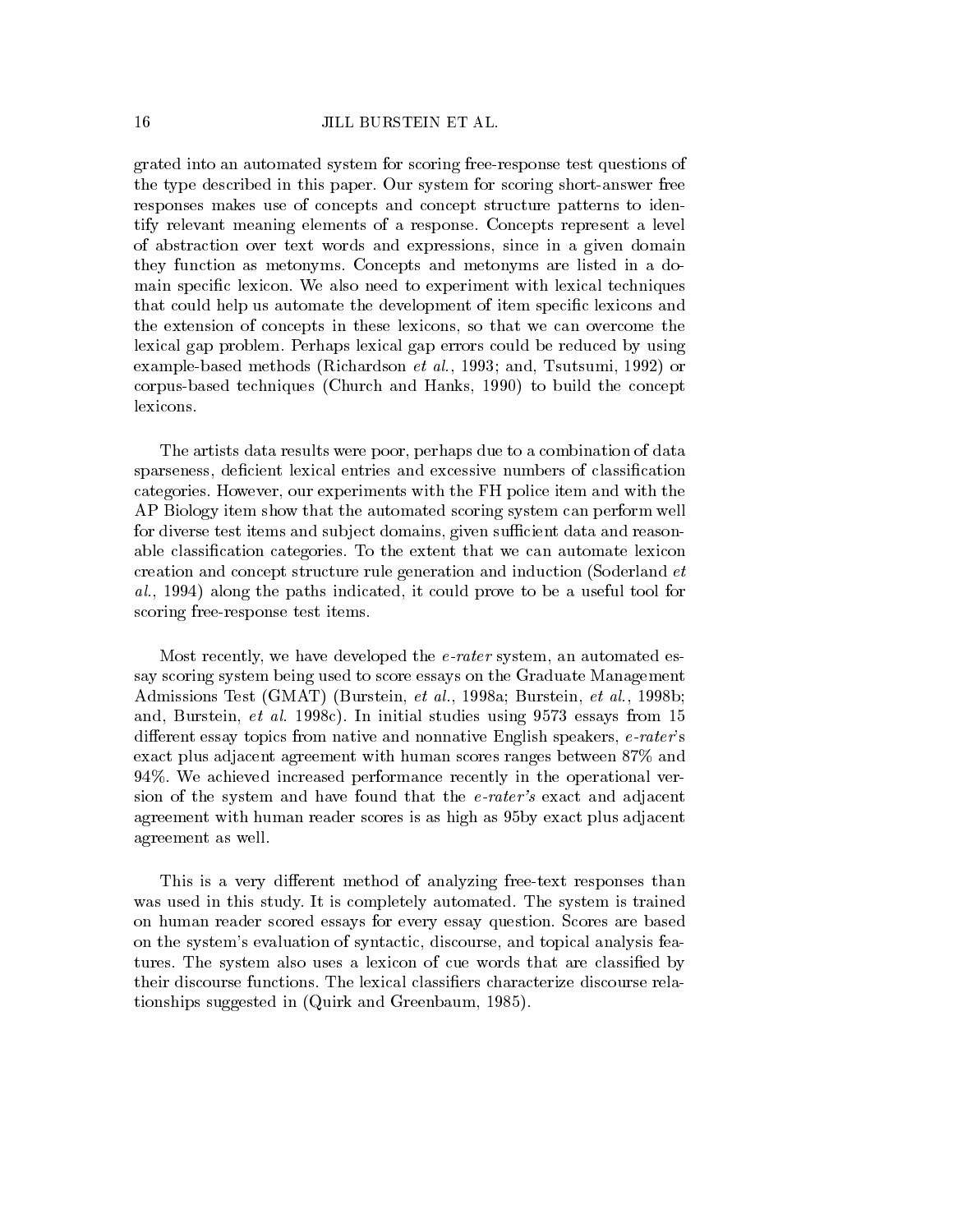To access the topical content of an essay, the e-rater system uses content vector analysis methods at the level of the whole essay, as well as at the level of individual arguments in the essay in order to identify relationships between essay score and word use in a domain (test question topic). The technique used in e-rater for topical analysis by argument links high level discourse structure of the essay with essay vocabulary. The current version of the the topical analysis componenet does not have a mechanism to recognize metonyms within the domain of the test question. Other systems that evaluate word use across text and documents use techniques such as Singular Value Decomposition (SVD) to evaluate synonym relationships between words across texts. These methods have also been applied to essay scoring (Foltz, et al, 1998). We are currently experimenting with methods that might be used to enhance the  $e$ -rater system, so that the topical analysis component of the system can identify metonyms using a general thesaurus of essay responses for test questions. These techniques might enable the system to automatically locate metonyms for each domain of a new essay question. We anticipate that this kind enhancement for metonym recognition might increase the performance of the the topical analysis component of the e-rater system. An enhanced topical analysis component that could detect metonyms in different test question domains would yield more precise information about domain-specic word use,as we found was useful in the FH item andAP essay studies described in this paper. Such information could be helpful to generate diagnostic and instructional feedback about essays.

#### References

- Bergler, Sabine. (1995). From Lexical Semantics to Text Analysis. In Patrick Saint-Dizier and Evelyne Viegas (eds.), *Computational Lexical Semantics*, Cambridge University Press, New York, NY.
- Burstein, Jill, Karen Kukich, Lisa Braden-Harder, Martin Chodorow, Shuyi Hua, Bruce Kaplan, Chi Lu, James Nolan, Don Rock and Susanne Wolff. (1998a). Computer Analysis of Essay Content for Automated Score Prediction: A prototype automated scoring system for GMAT Analytical Writing Assessment. (RR-98-15). Princeton, NJ: Educational Testing Service.
- Burstein, Jill, Karen Kukich, Susanne Wolff, Chi Lu, Martin Chodorow, Lisa Braden-Harder, and Mary Dee Harris (1998b). Automated Scoring Using A Hybrid Feature Identication Technique. In the Proceedings of 36th the Annual Meeting of the As sociation of Computational Linguistics, Montréal, Canada.
- Burstein, Jill, Karen Kukich, Susanne Wolff, Chi Lu, Martin Chodorow (1998c). Enriching Automated Scoring Using Discourse Marking. In the Proceedings of the Workshop on Discourse Relations Discourse Marking, 36th Annual Meeting of the Association of Computational Linguistics, Montreal, Canada.
- Burstein, Jill C., Susanne Wolff, Chi Lu, Randy M. Kaplan. (1997). An Automatic Scoring